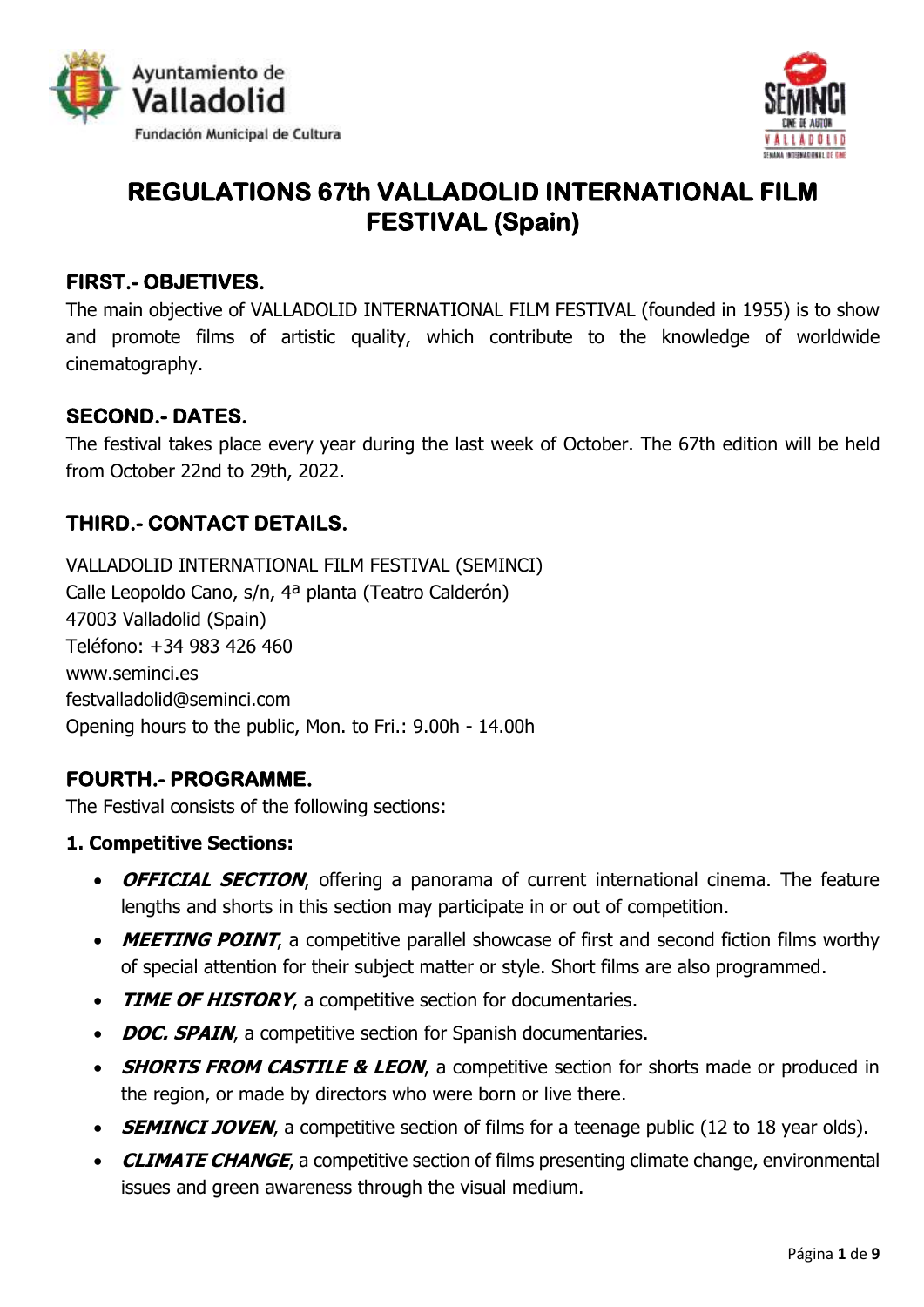



#### **2. Non-competitive Sections:**

- **FEATURES FROM CASTILE & LEON**, a non-competitive showcase of fiction feature lengths or documentaries either made or produced in the region or by directors born there.
- **SIDEBARS**, devoted to the presentation and analysis of directors, genres, styles, a nation's cinema, etc.
- **CINEMA, WINE & GASTRONOMY**, a non-competitive showcase of films regarding the world of wine and gastronomy.
- **MINIMINCI**, a non-competitive showcase of films for 7 to 12 year olds.
- **CINEPHILE FRAME**, an «online» selection of films for young audiences.

### **FIFTH. REQUIREMENTS FOR PARTICIPATION.**

1.- All films entered for the OFFICIAL, MEETING POINT, TIME OF HISTORY and DOC. SPAIN sections must comply with the following conditions:

- They must be produced in 2022 or during the last three months of 2021 and must be Spanish premieres (no previous commercial, DVD, video, TV or online screening in Spain).
- They must not have been screened at any other film festival in Spain, neither in nor out of competition, nor have been presented in any kind of event.
- Formats acceptable for screening during the event depend on the installations of the venues where the film will be screened. Films should preferably be DCP, although, exceptionally, another format may be possible.

2.- Films submitted to compete in the sections SHORTS FROM CASTILE AND LEON and SEMINCI JOVEN do not need to be Spanish premieres but they must have been produced in 2022 or during the last three months of 2021.

3.- Films should preferably be a high quality downloadable archive uploaded to the Festival platform (the costs derived from sending via any other DCP transfer platform other than the one provided by the Festival will be covered by the participant), or a physical DCP, although another format may be possible. Formats acceptable for screening during the event depend on the installations of the venues where the film will be screened. Unless negotiated otherwise, all transportation costs incurred in sending the print to and from Spain must be borne by the entity or individual(s) registering it for participation.

Either the filmmakers, producers, distributors or the person submitting the film should provide the technical team of the Festival [\(tecnica@seminci.com\)](mailto:tecnica@seminci.com) with the appropriate KDMs for each screening venue. The Festival will not cover the cost of generating these keys.

Films will be screened in their original language version with Spanish and English subtitles. When the film is not Spanish spoken, a transcript of the English subtitles/dialogue list and a downloadable link of the film must be supplied beforehand in order to permit preparation of electronic subtitles in Spanish.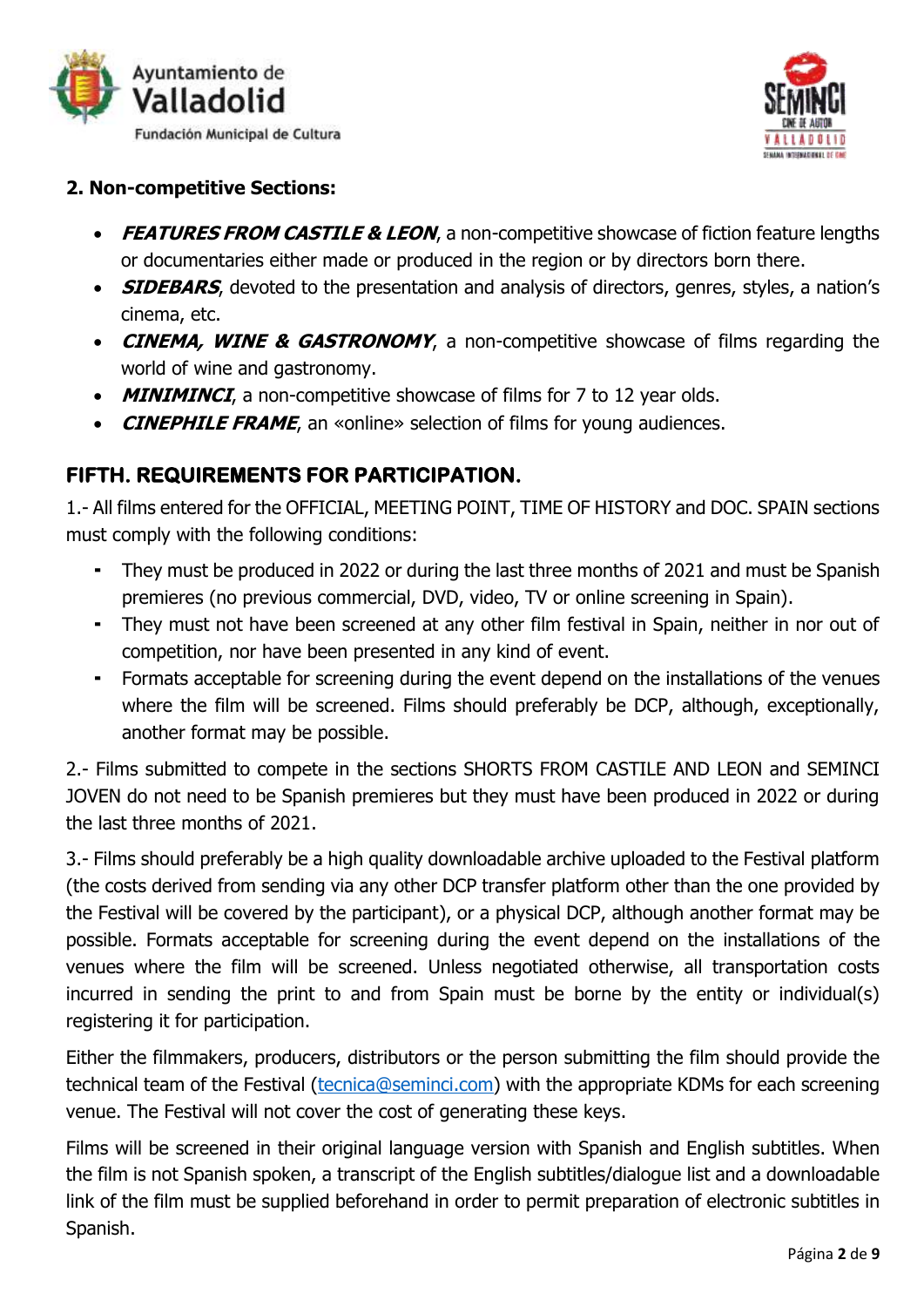



Films submitted may be feature lengths, medium-lengths or shorts. Films over 60 minutes will be considered feature lengths. Short films must preferably not exceed a running time of 30 minutes.

# **SIXTH. AWARDS OFFICIAL SECTION.**

An International Jury will decide the winners of the following awards from those feature lengths and shorts selected for participation in competition in the OFFICIAL SECTION. None of these awards may be declared void:

### **1.- FEATURE LENGTHS**

- **GOLDEN SPIKE and SILVE SPIKE**, a trophy for the filmmaker and cash awards of 75.000  $\epsilon$  y 25.000  $\epsilon$ , respectively, for the Spanish distributors of these films.
- **«PILAR MIRÓ» PRIZE TO THE BEST NEW DIRECTOR**. Competing with a first or second feature length film for the cinema. The filmmaker receives a trophy and a cash award of  $10.000 \in.$
- **«RIBERA DEL DUERO» BEST DIRECTOR AWARD.** A trophy and cash award of 6.000 €.
- **BEST ACRESS and BEST ACTOR AWARDS.** Trophy.
- **BEST DIRECTOR OF PHOTOGRAPHY AWARD.** Trophy.
- **'MIGUEL DELIBES' AWARD FOR BEST SCRIPT**. Trophy.
- **'JOSÉ SALCEDO' AWARD FOR BEST EDITING**. Trophy.

### **2.- SHORT FILMS**

- **GOLDEN SPIKE and SILVER SPIKE**, trophies and cash award of 6.000  $\epsilon$  y 3.000  $\epsilon$ , respectively, for the filmmakers of each film.
- **BEST EUROPEAN SHORT FILM**. Trophy and 2.000 € for the filmmaker.

**3.-** Only one joint prize is permitted within the awards to feature lengths and one within the shorts category. Cash prizes, in this case, will be split equally.

The «Best European Short» prize cannot be awarded jointly.

# **SEVENTH. AWARDS IN THE OTHER COMPETITIVE SECTIONS:**

### **1. MEETING POINT.**

- AWARD FOR BEST FEATURE trophy and 20.000  $\epsilon$  for the filmmaker.
- AWARD FOR BEST FOREIGN SHORT trophy and 3.000 for the filmmaker.
- AWARD FOR BEST SPANISH SHORT trophy and 3.000 euros for the filmmaker.

### **2. SEMINCI JOVEN.**

Trophy and cash award of  $6000 \in$  for the filmmaker, according to the votes of the young audiences.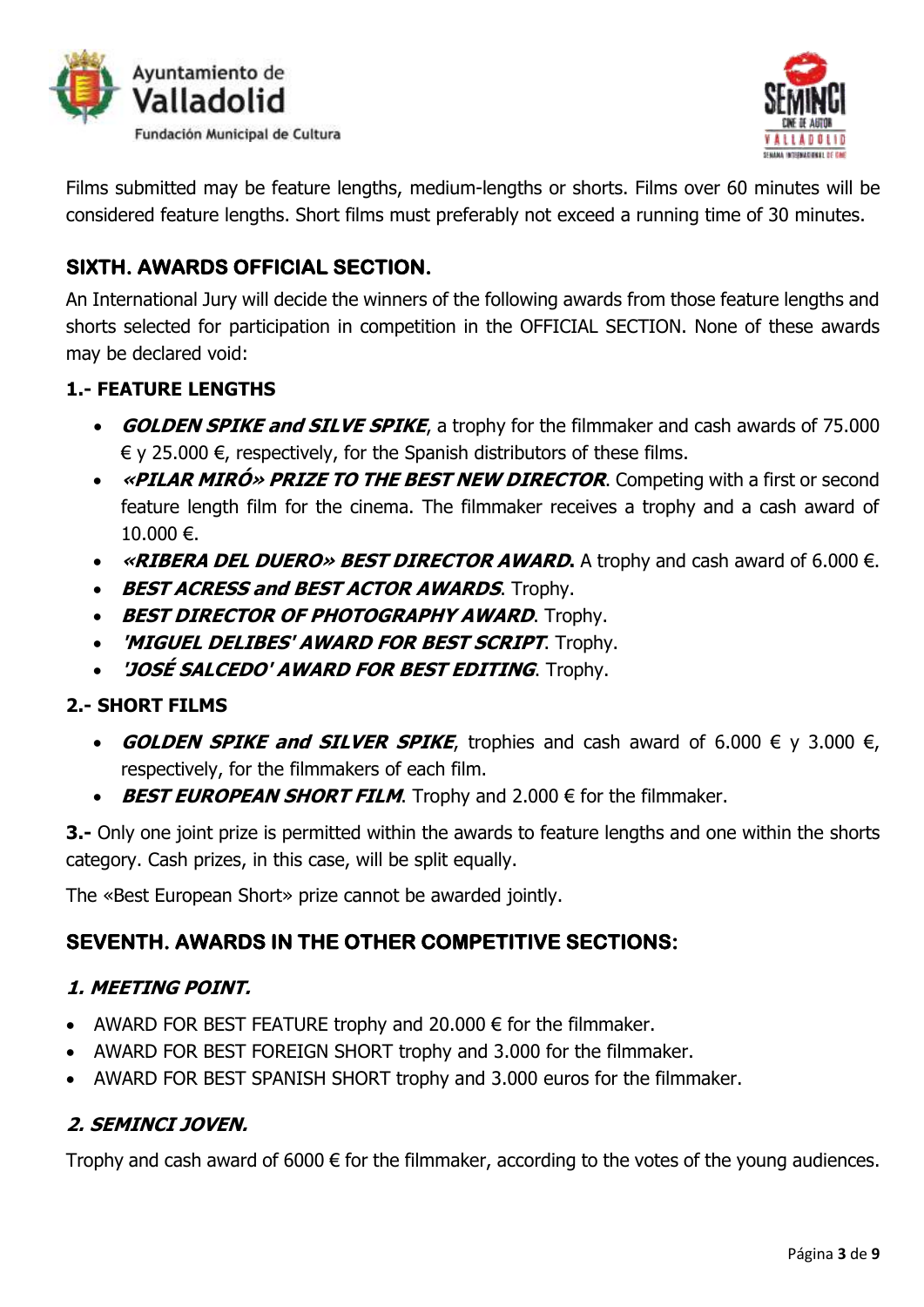



### **3. TIME OF HISTORY**.

A prize of 25.000  $\epsilon$  and a trophy to the filmmaker of the BEST DOCUMENTARY in the TIME OF HISTORY section and a second prize of a trophy and 15.000  $\epsilon$ , also for the filmmaker. The «Best Documentary» prize cannot be awarded jointly.

A trophy plus 3.000  $\epsilon$  to the director of the Best Medium Length/Short Documentary.

### **4. DOC. SPAIN**.

A trophy and a cash prize of 6.000  $\epsilon$ , to the filmmaker of the BEST DOCUMENTARY.

### **5. SHORT FILMS FROM «CASTILLA Y LEÓN»**. Trophy.

### **EIGHTH. OTHER AWARDS:**

#### **1. RAINBOW AWARD**

Trophy for the film, which shows the most sensitivity towards the LGTBI community.

### **2. GREEN AWARD**

Trophy for the film, which best raises awareness of the need to protect our planet and environment.

#### **3. FIPRESCI AWARD**

Framed certificate. Three members of the International Federation of Film Critics will award the prize to a film in the Official Section.

### **4. AUDIENCE AWARDS OFFICIAL SECTION, «MEETING POINT» SECTION and «TIME OF HISTORY» SECTION**

Trophies. The audience acts as a Jury and casts their votes after each screening.

#### **5. «FUNDOS» AWARD**

Trophy and 6.000  $\epsilon$ , to the filmmaker for the film which best reflects situations of social actions.

**6.** Apart from the above-mentioned Awards, the Festival may include other sponsored awards.

HONOURARY TROPHIES may also be awarded. The Festival will submit proposals for these awards to the President of the Municipal Foundation of Culture for his/her approval.

### **NINTH. JURIES**

1. The Presidency of the Municipal Foundation of Culture of Valladolid City, according to proposals from the Festival Organization, will appoint the following Jury members:

- **INTERNATIONAL JURY OFFICIAL SECTION**: 5 professionals (minimum) from the cinematographic, artistic and cultural world.
- **MEETING POINT JURY:** 3 professionals from the cinematographic, artistic and cultural world.
- **TIME OF HISTORY JURY:** 3 professionals from the cinematographic, artistic and cultural world.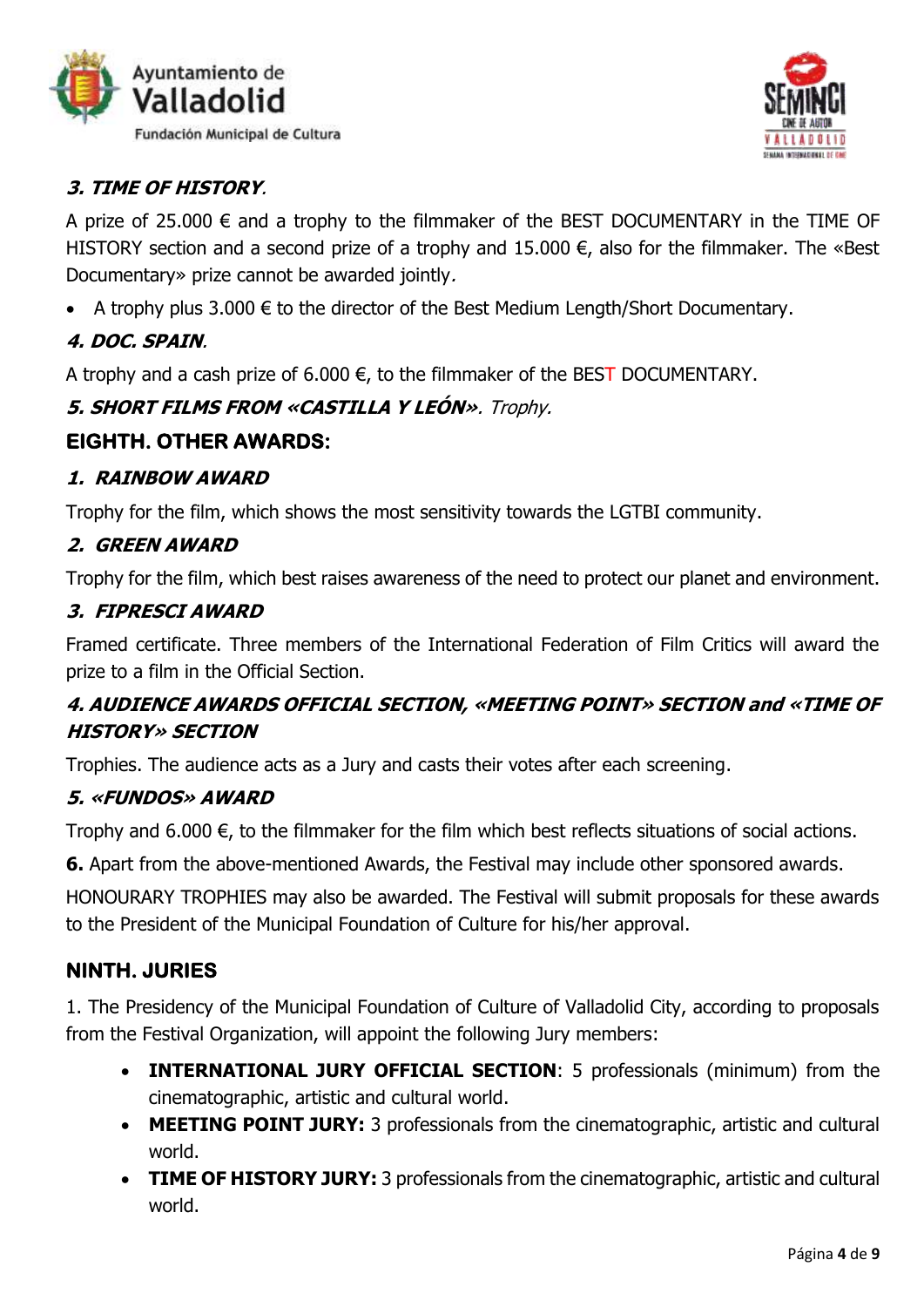



- **DOC. SPAIN JURY:** 3 professionals from the cinematographic, artistic and cultural world.
- **FIPRESCI JURY**: Three members of the International Federation of Film Critics.
- **SHORT FILMS FROM CASTILE AND LEON JURY:** 3 professionals from the cinematographic, artistic and cultural world.
- **FUNDOS**, 3 professionals from the cinematographic, artistic and cultural world.

2. Separate Juries from the above-mentioned Juries will also designate the «Rainbow» and «Green» Awards, and a Youth Jury will award one prize in the Official Section and one Prize in the «Meeting Point» Section.

The granting of the prizes constitutes an administrative act that puts an end to the administrative process.

The decision of the awards will be submitted to the President of the Municipal Culture Foundation through the communication that the juries make to the Artistic Director of SEMINCI.

The Juries will announce their decisions in a press conference at midday on the last day of the Festival, The Juries' decisions are unappeasable.

The members of the juries will be subject to the duty of abstention in the cases indicated in article 23 of Law 40/2015, of October 1, of the Legal Regime of the Public Sector.

# **TENTH. AWARD WINNER OBLIGATIONS.**

Award winners must attend the Closing Gala of the Festival in order to receive their awards. Should this be impossible for material or physical reasons, they should designate a representative and/or provide a short video/online greeting for screening during the Gala.

Award winning films must specify the prize obtained at the Valladolid International Film Week in all their posters, communications, and advertising and in the titles of the copies released in Spain both in their exhibition in theatres and in their premiere format. Home (DVD, Blu-ray, etc.) and other platforms. A digital copy or 3 physical copies of the DVD and/or Blu-ray that will be marketed and a physical poster with the image of Valladolid International Film Festival must be sent to the festival organization for its archive.

The winners must not be subject to any of the prohibitions regulated by Spanish law to obtain prizes sections 2 and 3 of Article 13 of the General Subsidies Law 38/2003, approved on November 17th, and later modified by section five of law L.O. 3/2015, approved on March 30<sup>th</sup>. [*Artículo 13, apartado* 2 y 3 de la Ley 38/2003, General de Subvenciones, modificado por la disposición quinta de la L.O. 3/2015, de 30 de marzo].

Cash awards will be paid by bank transfer. The amount of the awards will be subject to the corresponding withholdings and taxes, in accordance with prevailing legislation.

Award winners must forward the documents specified below before November 30th to the Administration Department of The Municipal Foundation of Culture (email: [admon.seminci@fmcva.org\)](mailto:admon.seminci@fmcva.org).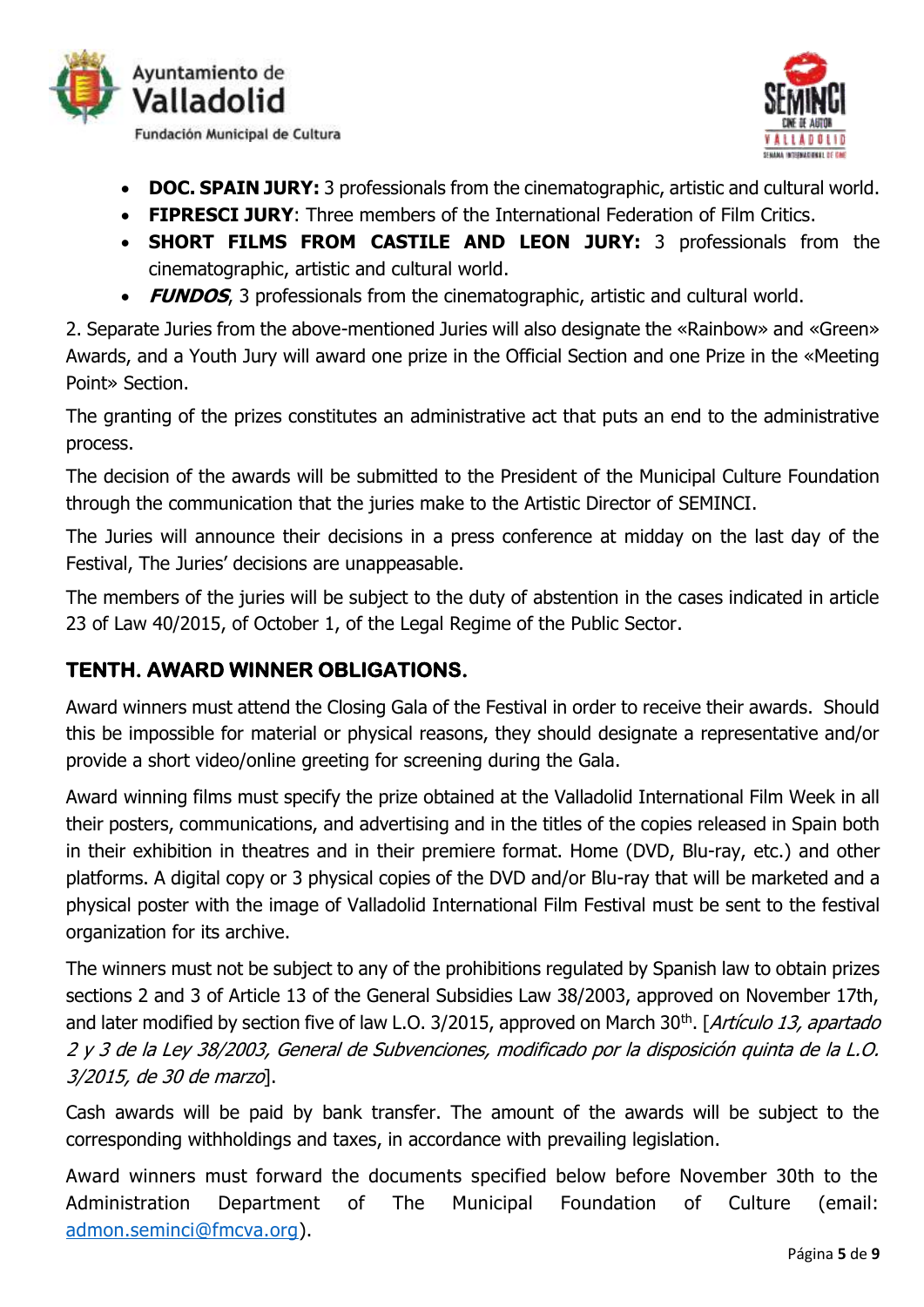



In the event that the producer and the director are not the same, the documents must be provided by both.

CASH AWARDS UP TO AND INCLUDING 6.000 Euros

- a) A photocopy of your ID card or passport.
- b) A bank account identification certificate with account details, bank address and IBAN/SWIFT number.
- c) A certificate of official tax residence for those who do not have it in Spain. Participants who do not have their tax residence in Spanish territory must present a certificate of tax residence issued by the competent authorities in their country of residence.
- d) An affidavit stating that you are not prevented from becoming a beneficiary of a subsidy by any of the circumstances regulated by Spanish law to obtain prizes sections 2 and 3 of Article 13 of the General Subsidies Law 38/2003, approved on November 17th, and later modified by section five of law L.O. 3/2015, approved on March 30<sup>th</sup>. [*Artículo 13, apartado 2 y 3 de* la Ley 38/2003, General de Subvenciones, modificado por la disposición quinta de la L.O. 3/2015, de 30 de marzo].

CASH AWARDS OF MORE THAN 6.000 Euros

- a) A photocopy of your ID card or passport.
- b) A bank account identification certificate with account details, bank address and IBAN/SWIFT number.
- c) A Tax Residency Certificate issued by the competent authorities.
- d) An affidavit stating that you are not prevented from becoming a beneficiary of a subsidy by any of the circumstances regulated by Spanish law to obtain prizes sections 2 and 3 of Article 13 of the General Subsidies Law 38/2003, approved on November 17th, and later modified by section five of law L.O. 3/2015, approved on March 30<sup>th</sup>. [*Artículo 13, apartado 2 y 3 de* la Ley 38/2003, General de Subvenciones, modificado por la disposición quinta de la L.O. 3/2015, de 30 de marzo].
- e) A certificate stating you are up-to-date with tax obligations.
- f) A certificate stating you are up-to-date with social security obligations.

The Spanish distributors of the winning feature lengths in the Official Section must also forward a copy of the distribution agreement and an affidavit stating they own the distribution rights of the films for Spain. They must also forward an invoice for the amount of the award. The invoice must include applicable taxes.

# **ELEVENTH. SUBMISSION GUIDELINES**

1. Valladolid International Film Festival does not charge entry fees and films should be submitted as follows: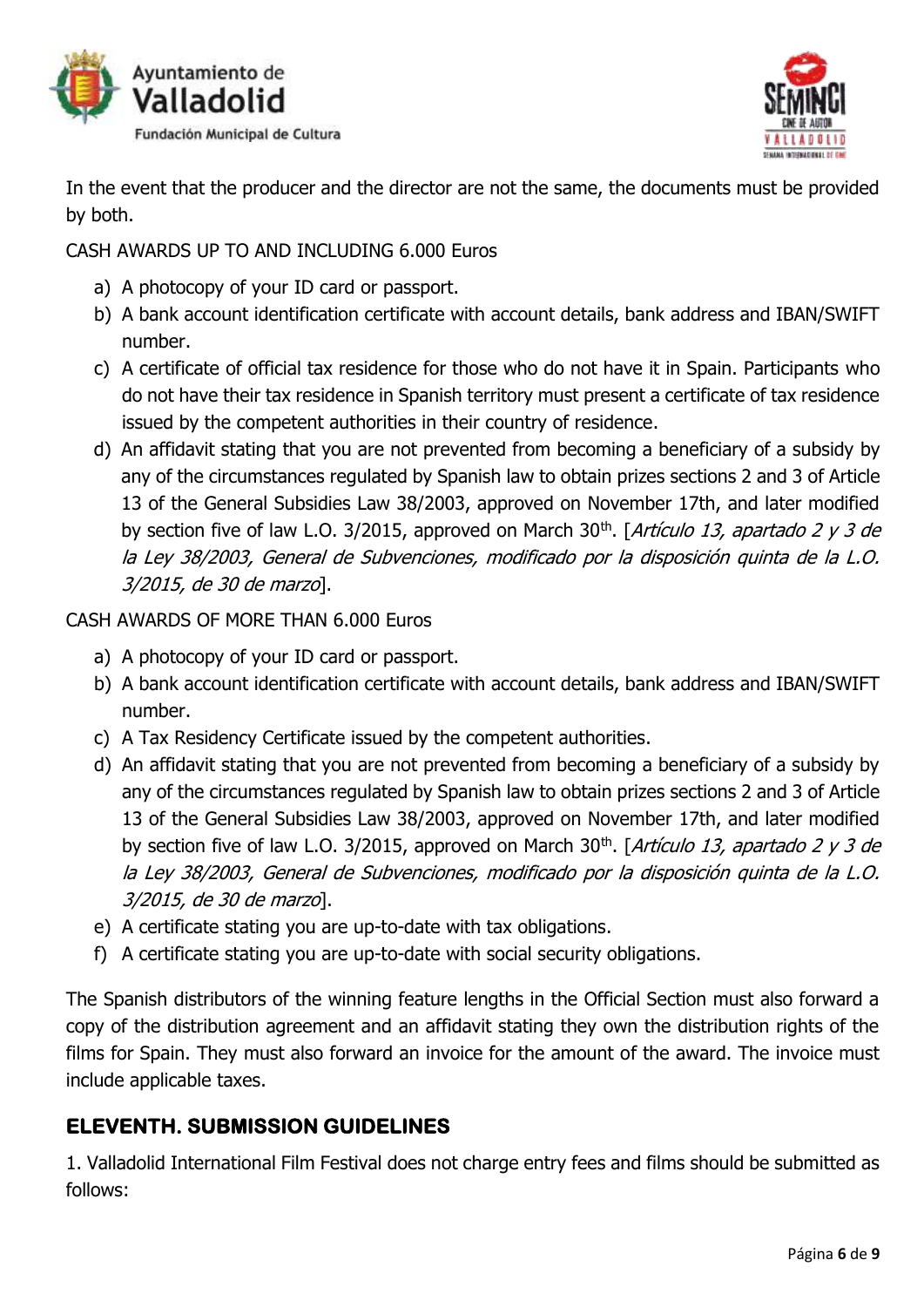



- **Films being submitted for preview by the Selection Committee.** Films must be submitted online via the festival web page: [www.seminci.es.](http://www.seminci.es/) An initial entry form must be filled in and a secure link with password must be provided.
- **Films already officially invited by the Festival:** The Festival may send a direct invitation to certain films. The invitation sent for each film selected by the Festival must remain strictly confidential between the Festival management and the participant until the Festival makes an official announcement to this regard. A complete entry form must be filled in. This is available on the Festival web page [www.seminci.es](http://www.seminci.es/) and the dialogue/subtitles list and promotional material requested must be forwarded as soon as possible.

2. The Festival can download high quality archives for screening, or a DCP can be sent by courier to our office address. The digital copy should be uploaded to the Festival platform or the physical DCP should be sent by courier service to the address that appears in the THIRD Base, communicating the shipping details by email immediately. **All films and promotional material must be in the hands of the Festival organization before October 1st of the year in which the edition takes place.**

3. Press and promotional material must be uploaded to the Festival management programme in digital format and include a press book, high-resolution photographs, as well as audio and video files (3-minute trailer). This material will be distributed online in the area reserved for the media on the festival's official website (www.seminci.es). Likewise, 10 posters must be sent to the postal address of the contest.

# **TWELFTH.- TRANSPORT OF FILMS**

Unless negotiated otherwise with the Festival, all transportation costs incurred in sending the print to and from Spain must be borne by the entity or individual(s) registering it for participation.

The Festival insurance policy covers fire, theft, damage and destruction of the print for the period spanning its arrival until its return.

The Festival will only accept claims on any print within a period of **ONE MONTH** after the date it was returned.

### **THIRTEENTH.- AGREEMENT.**

1. The Festival Direction will determine the order and date of the screening of all films. Once a film has been registered for participation, it cannot be withdrawn or screened elsewhere in Spain, as specified in Point Fifth, prior to its screening at Valladolid.

2. Participation in the Festival implies the unconditional acceptance of all the aforementioned regulations. The interpretation of the regulations will be the exclusive responsibility of the Direction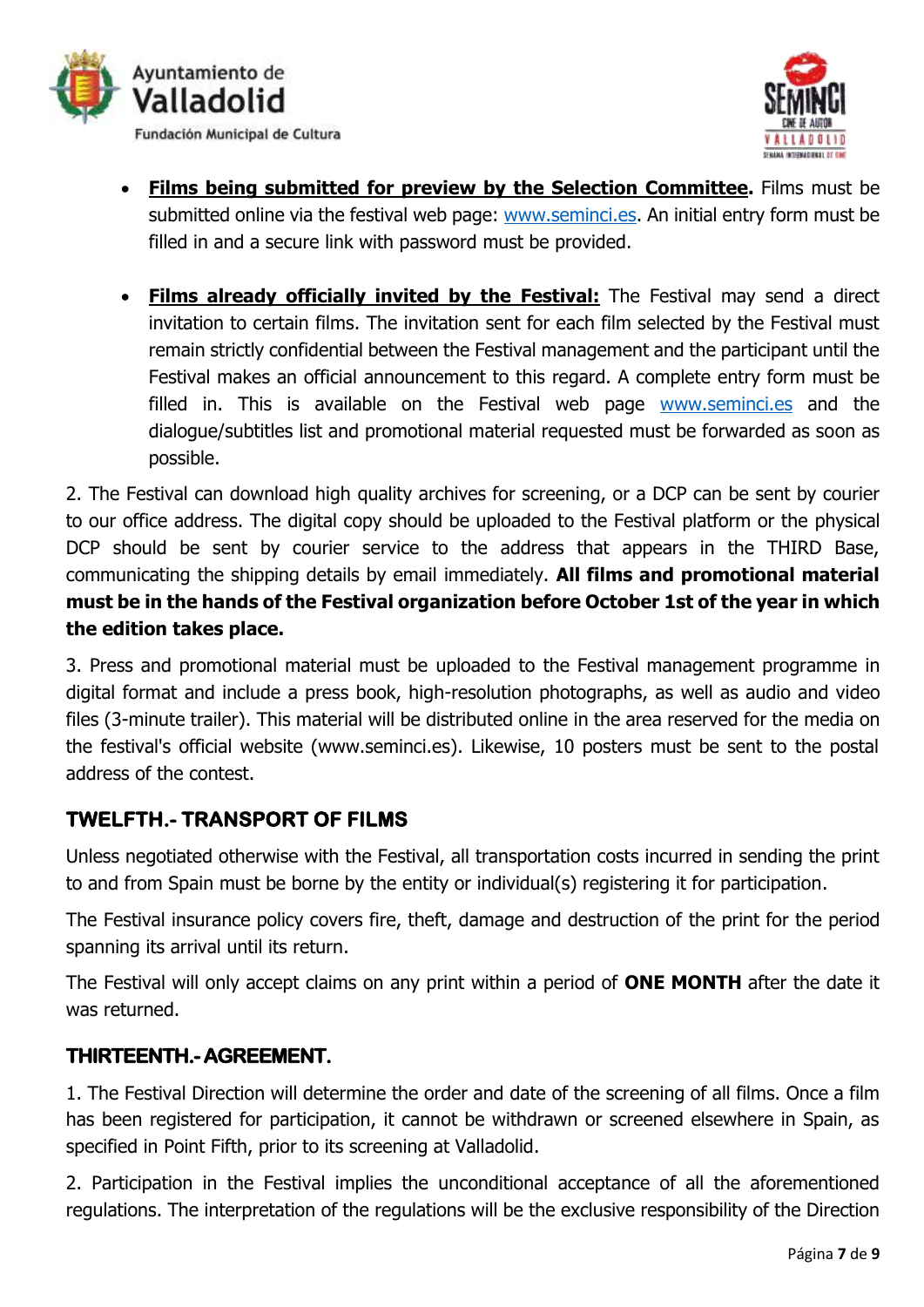



of Valladolid International Film Festival. In any event of doubt, the Spanish version of these regulations will be deemed binding.

# **FOURTEENTH. AWARDS BUDGET ALLOCATION.**

The financial cost of the Awards will be allocated to the 09.3343.481 budget, corresponding to 2022, of the Municipal Foundation of Culture of Valladolid City Hall.

# **FIFTEENTH. LEGAL REGIME**

The following Spanish laws and regulations govern these grants:

Regulation of Subsidies of the City Council of Valladolid and the Regulatory Bases for the Granting of Subsidies in the City Council of Valladolid, approved by agreement of the Plenary Session of the City Council of Valladolid on February 10, 2006 and published in the BOP of Valladolid on March 9 from 2006. [Reglamento de Subvenciones del Ayuntamiento de Valladolid y las Bases Tipo Reguladoras para la Concesión de Subvenciones en el Ayuntamiento de Valladolid, aprobados por acuerdo del Pleno del Ayuntamiento de Valladolid de fecha 10 de febrero de 2006 y publicados en el BOP de Valladolid de 9 de marzo de 2006]

The present bases.

Law 38/2003, of November 17, General Grants (LGS) [Ley 38/2003, de 17 de noviembre, General de Subvenciones (LGS)].

Royal Decree 887/2006, of July 21, which approves the General Subsidy Regulations [Real Decreto 887/2006, de 21 de julio, por el que se aprueba el Reglamento General de Subvenciones].

Royal Decree 130/2019, of March 8, which regulates the National Database of Subsidies and the advertising of subsidies and other public aid [Real Decreto 130/2019, de 8 de marzo, por el que se regula la Base de Datos Nacional de Subvenciones y la publicidad de las subvenciones y demás ayudas públicas].

In a supplementary way, by the remaining Spanish regulations of administrative law and, failing that, the regulations of private law.

In matters not provided for in the bases, the provisions of Section 3 of Chapter II of the Preliminary Title of Law 40/2015, of October 1, on the Legal Regime of the Public Sector will apply [Sección 3<sup>a</sup> del Capítulo II del Título Preliminar de la Ley 40/2015, de 1 de octubre, de Régimen Jurídico del Sector Público].

The winners will be subject to the provisions of Chapter III of the Preliminary Title of Law 40/2015, of October 1, on the Legal Regime of the Public Sector as well as Law 39/2015, of October 1, of the Common Administrative Procedure of the Public Administrations, in reference to the sanctioning power [Capítulo III del Título Preliminar de la Ley 40/2015, de 1 de octubre, de Régimen Jurídico del Sector Público así como a la Ley 39/2015, de 1 de octubre, del Procedimiento Administrativo Común de las Administraciones Públicas, en referencia a la potestad sancionadora].